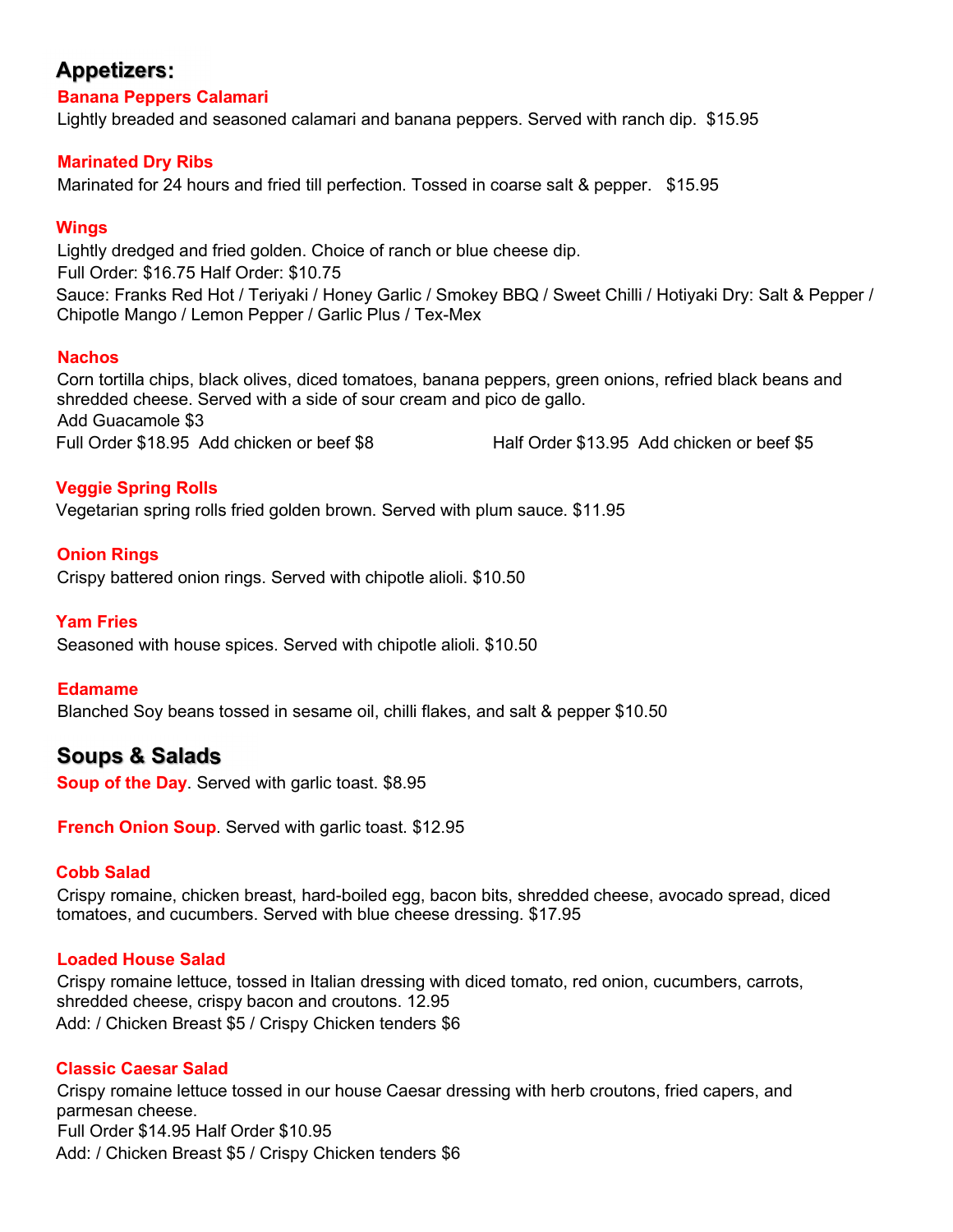# **Pub Fare**

**Shepard's Pot Pie** A hearty stew of certified angus ground beef and vegetables, topped with mashed potatoes and gravy. Served with garlic toast. \$16.95

## **Chicken Strips & Fries**

Crispy fried tenders served with fries and your choice of dip. \$14.95 Dips: / Buffalo / Plum Sauce / Honey Mustard

## **Shrimp Linguine**

Shrimp sauteed with tomatoes, white wine, and our garlic cream sauce. Topped with green onions, parmesan cheese and served with garlic bread \$18.95

## **Chicken Bacon Mushrooms Linguine**

Grilled chicken and bacon with sauteed mushrooms in our house made Alfredo sauce, served with a garlic bread. 18.95

## **New York Steak Platter**

7.5 Oz Marinated New York striploin, fries, crispy onion rings and our magic Caesar Salad. \$21.95

## **Fish & Chips**

Two Beer battered cod, crisp coleslaw, and crispy fries. Served with house tartar sauce. \$18.50

#### **Quesadilla**

Your choice of chicken, beef, or shrimp. Diced tomatoes, refried beans, green onions, and shredded cheese. Served with pico de gallo, sour cream. \$15.95

## **Burgers**

All burgers are served on a toasted brioche bun, pickle spear, and come with your choice of fries, house salad, or soup of the day.

Substitute: / Caesar Salad / Yam Fries / Onion Rings / Coleslaw / \$3

#### **Classic Burger**

Hand-formed premium ground chuck, lettuce, sliced tomatoes, red onions, burger sauce, and a pickle spear.

\$14.95

Add-ons \$2 ea. / Cheddar / Mozza / Bacon / Sauteed Mushrooms / Sauteed Onions / Sub a grilled chicken breast for no extra charge

#### **Backyard Bacon Cheeseburger**

House made patty, bacon, cheddar, ketchup, yellow mustard and relish. \$16.95 Make it double for \$4. Add lettuce, tomato and onions for \$2

#### **Mushroom Swiss Burger**

House made patty, bacon jam, sauteed mushrooms, double melted swiss cheese, horseradish dijon alioli, crispy onion rings. 18.95

#### **Malibu Veggie Burger**

Vegan patty consisting of brown rice, chopped veggies, and spices, avocado spread, lettuce, sliced tomatoes, and red onions. Served in a Kaiser Bun \$16.95